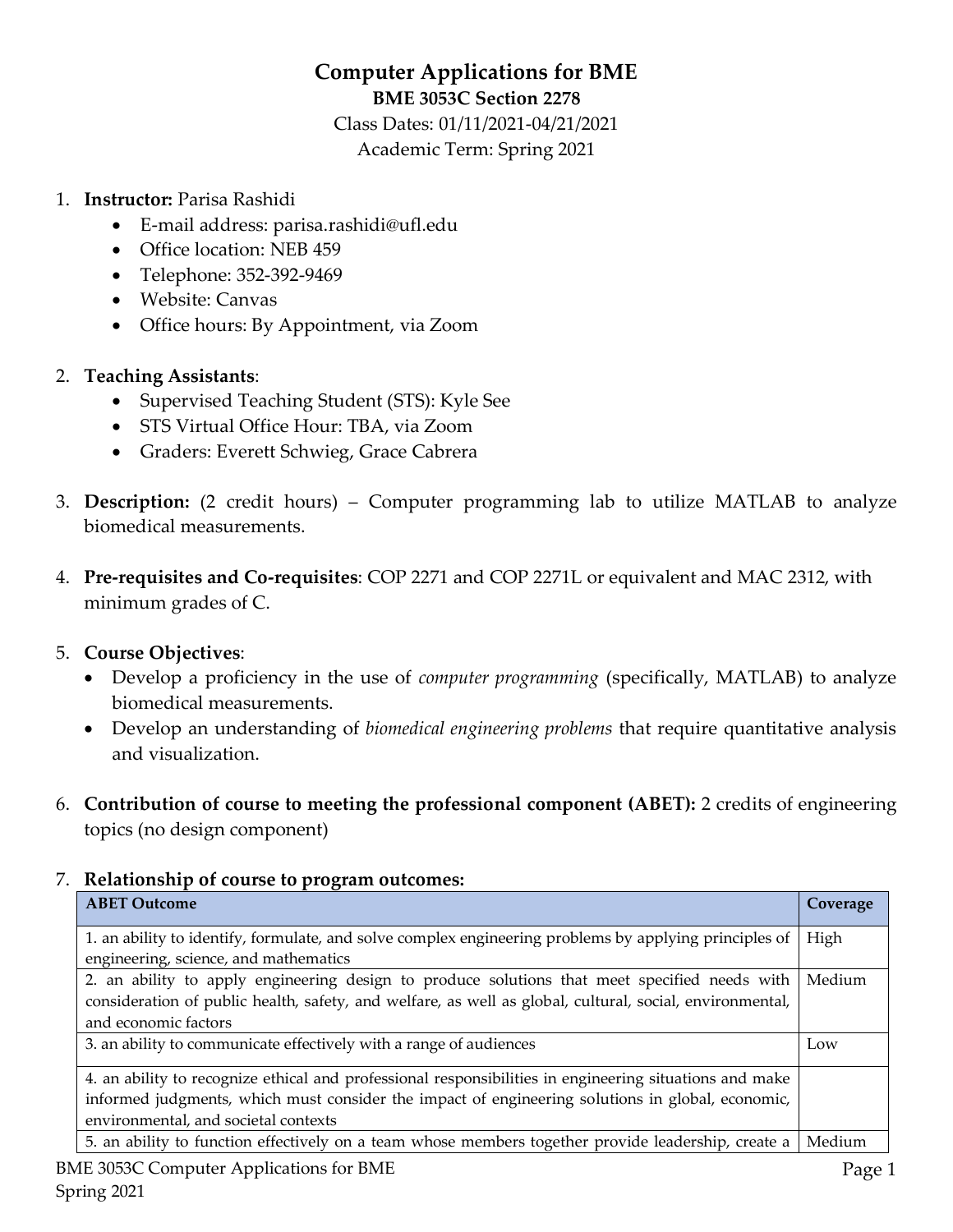| collaborative and inclusive environment, establish goals, plan tasks, and meet objectives             |  |  |
|-------------------------------------------------------------------------------------------------------|--|--|
| 6. an ability to develop and conduct appropriate experimentation, analyze and interpret data, and use |  |  |
| engineering judgment to draw conclusions                                                              |  |  |
| 7. an ability to acquire and apply new knowledge as needed, using appropriate learning strategies     |  |  |

- 8. **Class/laboratory schedule**: Each week, you will have one ~50-minute review and discussion class (optional) which will be recorded.
- 9. **Material and Supply Fees**: N/A

# 10. **Textbooks and Software Required**

- No required textbook
- Lecture slides will be provided,
- Software: MATLAB (info.apps.ufl.edu, in CSE Active Learning Lab, or buy student license)

#### 11. **Recommended Reading (not required to purchase)**:

- a. MATLAB, A Practical Introduction to Programming and Problem Solving
- Author: Stormy Attaway
- Publication date and edition: 2018, 5<sup>th</sup> edition
- ISBN number: 9780128154793
- b. MATLAB Programming for Biomedical Engineers and Scientists 1st Edition
- Author: Andrew King, Paul Aljabar
- Publication date and edition: 2017, 1<sup>st</sup> edition
- ISBN Number: 978-0128122037
- Link:<https://issuu.com/nadirchine/docs/matlab-programming-biomedical-engin>

12. **Course Outline:** tentative schedule, subject to change.

| Week         | Module         | Topic                          | <b>HW</b>                 | Ouiz    | Project  |
|--------------|----------------|--------------------------------|---------------------------|---------|----------|
|              |                | Part 1: Fundamentals           |                           |         |          |
| $\mathbf{1}$ | M1             | Welcome & Course Logistics     | HW <sub>1</sub>           | Quiz 1  |          |
| 2            | M <sub>2</sub> | <b>MATLAB</b> Basics           | HW <sub>2</sub>           | Quiz 2  |          |
| 3            | M <sub>3</sub> | <b>Vectors and Matrices</b>    | HW <sub>3</sub>           | Quiz 3  | Team     |
| 4            | M4             | <b>Matrix Operations</b>       | HW4                       | Quiz 4  |          |
| 5            | M <sub>5</sub> | Matrix Vector Computation      | HW <sub>5</sub>           | Quiz 5  |          |
| 6            | M6             | Function                       | HW <sub>6</sub><br>Quiz 6 |         |          |
| 7            |                | Midterm Exam (Feb. 24)<br>Exam |                           |         |          |
|              |                | Part 2: Applications           |                           |         |          |
| 8            | M <sub>7</sub> | Machine Learning               | HW <sub>7</sub>           | Quiz 7  | Proposal |
| 9            | M8             | <b>Image Display</b>           | HW <sub>8</sub>           | Quiz 8  |          |
| 10           | M <sup>9</sup> | Image Filtering                | HW <sub>9</sub>           | Quiz 9  |          |
| 11           | M10            | <b>Edge Detection</b>          | <b>HW10</b>               | Quiz 10 |          |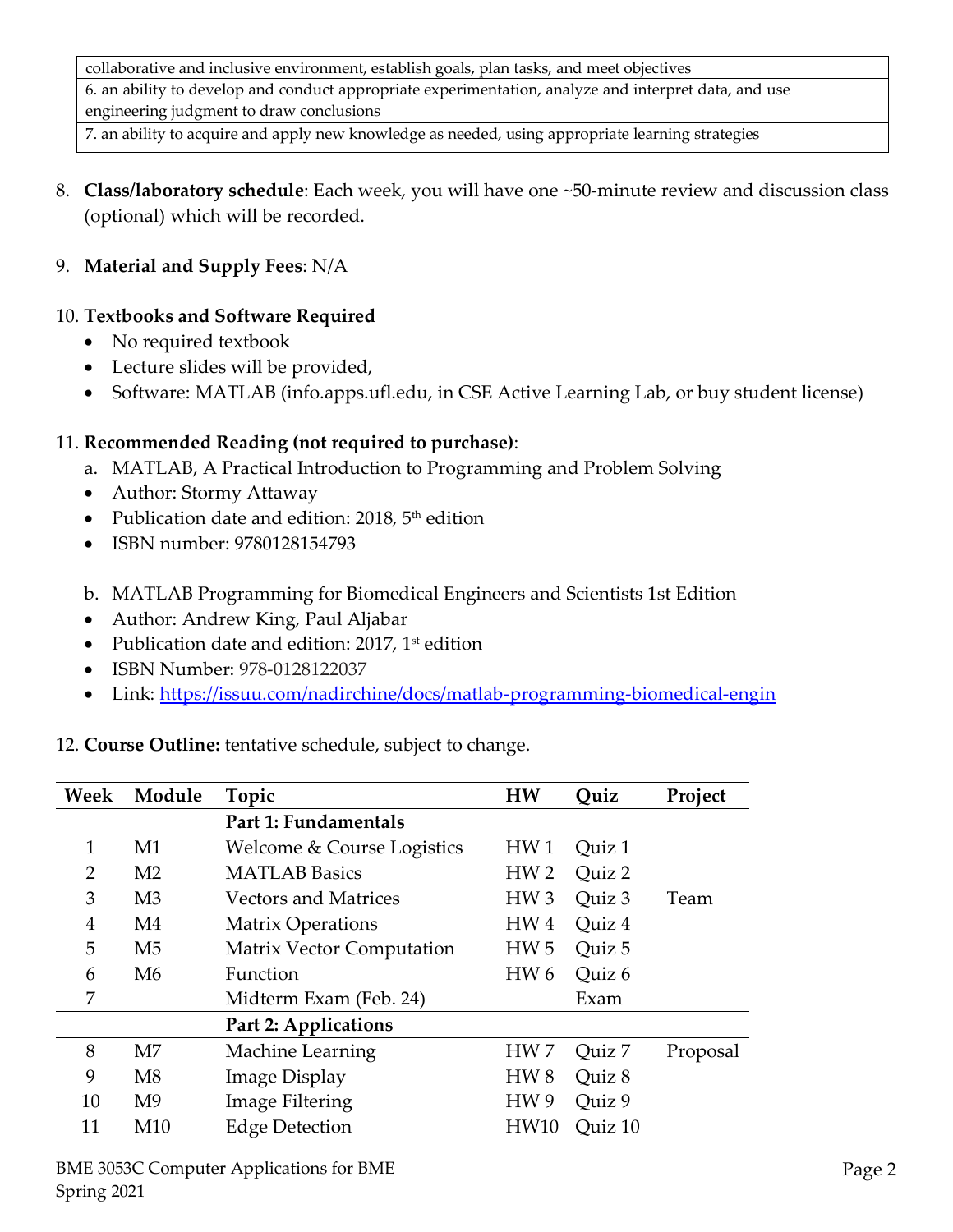| -12  | M11 | Fourier Transform           | HW11 Quiz 11 |        |
|------|-----|-----------------------------|--------------|--------|
|      | M12 | Signal Processing           | HW12 Ouiz 12 |        |
| - 14 |     | <b>Project Presentation</b> |              | Report |

#### 13. **Attendance and Expectations**:

Attendance:

- a. View the recorded lecture videos (recommend twice),
- b. On time synchronous sessions attendance is expected.
- c. Attend office hours if having questions.

Expectations:

- Schedule "class times" for yourself.
- Complete the course activities (lecture videos, quiz, homework) on time.
- Every week's module will be available on every **Monday** at 9 AM via Canvas.
- Turn in homework on time (**Quiz due every Thursday at 9:00 PM, HW due every Friday 9:00 PM**)
- Write your own code. Do not copy code from others (Code plagiarism will be checked)
- Better late than never
- Ask for help if you need it (TA holds office hours every week)

Late Policy:

• To address the potential late submission of assignments (homework, quiz, project), we will give a warning if submitting late for the first time. From the second time and on, (number of late minutes \* 0.1 points) will be deducted from the 20 points of your homework or 10 points of your quiz, e.g., 30 min late = 30\*0.1=3 points from 20 = 17 points if you did not make any mistakes.

| Assignments          | <b>Percentage of Final Grade</b> |
|----------------------|----------------------------------|
| Homework (12)        | 40%                              |
| <b>Onramp Course</b> | 10%                              |
| Quizzes (12)         | 10%                              |
| Midterm Exam         | 20%                              |
| <b>Final Project</b> | 20%                              |
| Total                | 100%                             |

#### 14. **Evaluation of Grades**:

#### 15. **Grading Scale**:

| Points           | Grade     | <b>Grade Points</b> |
|------------------|-----------|---------------------|
| $93.00 - 100.00$ | A         | 4.00                |
| $90.00 - 92.99$  | А-        | 3.67                |
| $87.00 - 89.99$  | B+        | 3.33                |
| $83.00 - 86.99$  | В         | 3.00                |
| $80.00 - 82.99$  | B-        | 2.67                |
| $77.00 - 79.99$  | $C_{\pm}$ | 2.33                |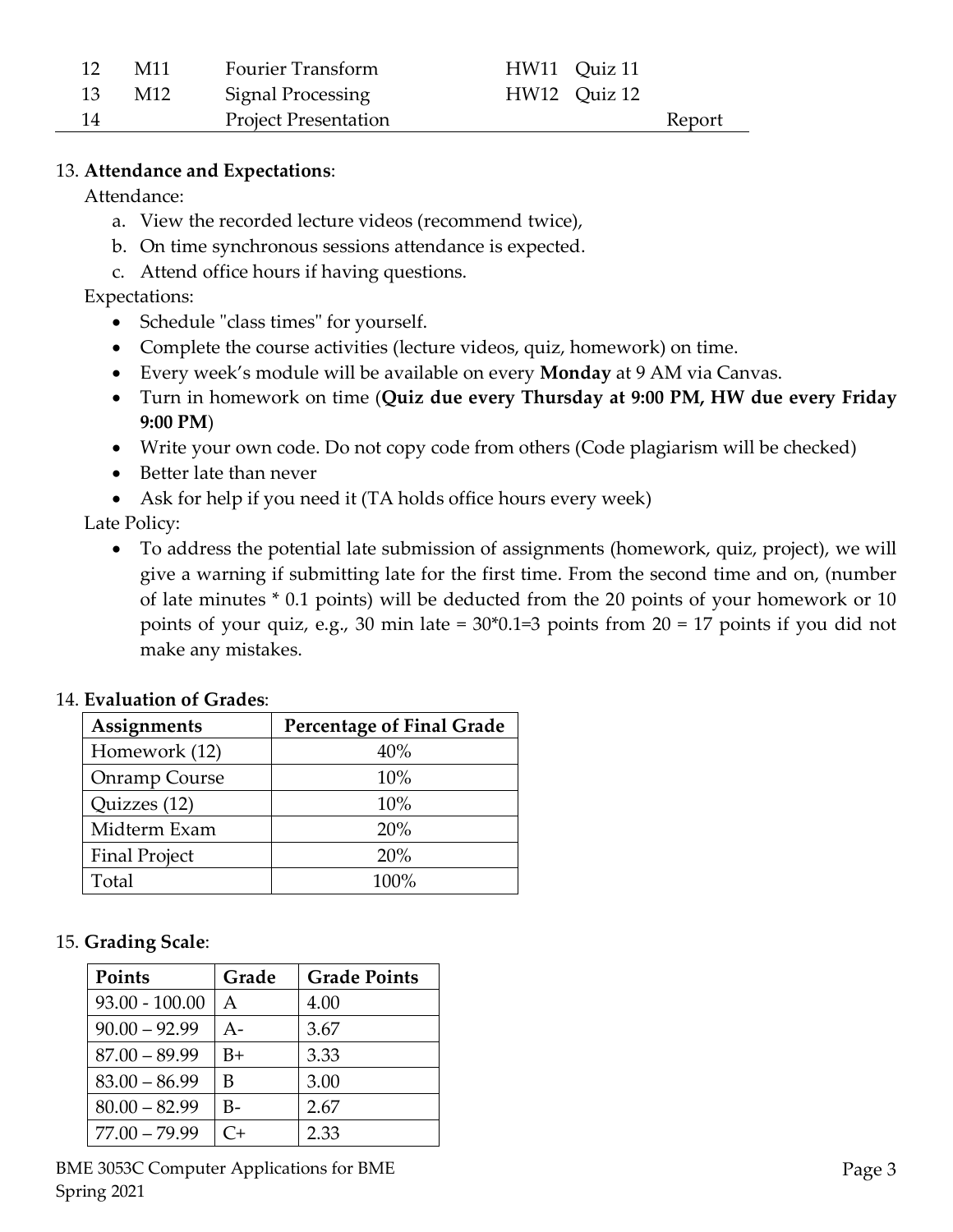| $73.00 - 76.99$ | C          | 2.00 |
|-----------------|------------|------|
| $70.00 - 72.99$ | $C_{\tau}$ | 1.67 |
| $67.00 - 69.99$ | D+         | 1.33 |
| $63.00 - 66.99$ | D          | 1.00 |
| $60.00 - 62.99$ | D-         | 0.67 |
| $0 - 59.99$     | F          | 0.00 |

A C- will not be a qualifying grade for critical tracking courses. In order to graduate, students must have an overall GPA and an upper-division GPA of 2.0 or better (C or better). Note: a Caverage is equivalent to a GPA of 1.67, and therefore, it does not satisfy this graduation requirement. For more information on grades and grading policies, please visit: <https://catalog.ufl.edu/UGRD/academic-regulations/grades-grading-policies/>

16. **Make-up Exam Policy** – Exams can be rescheduled for an individual due to sickness or religious holidays. The instructor *must* be notified in advance.

# 17. **Students Requiring Accommodations**

Students with disabilities requesting accommodations should first register with the Disability Resource Center (352-392-8565, https://www.dso.ufl.edu/drc) by providing appropriate documentation. Once registered, students will receive an accommodation letter which must be presented to the instructor when requesting accommodation. Students with disabilities should follow this procedure as early as possible in the semester.

# 18. **Course Evaluation**

Students are expected to provide professional and respectful feedback on the quality of instruction in this course by completing course evaluations online via GatorEvals. Guidance on how to give feedback in a professional and respectful manner is available at [https://gatorevals.aa.ufl.edu/students/.](https://gatorevals.aa.ufl.edu/students/) Students will be notified when the evaluation period opens, and can complete evaluations through the email they receive from GatorEvals, in their Canvas course menu under GatorEvals, or via [https://ufl.bluera.com/ufl/.](https://ufl.bluera.com/ufl/) Summaries of course evaluation results are available to students at [https://gatorevals.aa.ufl.edu/public-results/.](https://gatorevals.aa.ufl.edu/public-results/)

# 19. **University Honesty Policy**

UF students are bound by The Honor Pledge which states, "We, the members of the University of Florida community, pledge to hold ourselves and our peers to the highest standards of honor and integrity by abiding by the Honor Code. On all work submitted for credit by students at the University of Florida, the following pledge is either required or implied: "On my honor, I have neither given nor received unauthorized aid in doing this assignment." The Honor Code [\(https://sccr.dso.ufl.edu/policies/student-honor-code-student-conduct-code/\)](https://sccr.dso.ufl.edu/policies/student-honor-code-student-conduct-code/) specifies a number of behaviors that are in violation of this code and the possible sanctions. Furthermore, you are obligated to report any condition that facilitates academic misconduct to appropriate personnel. If you have any questions or concerns, please consult with the instructor or TAs in this class.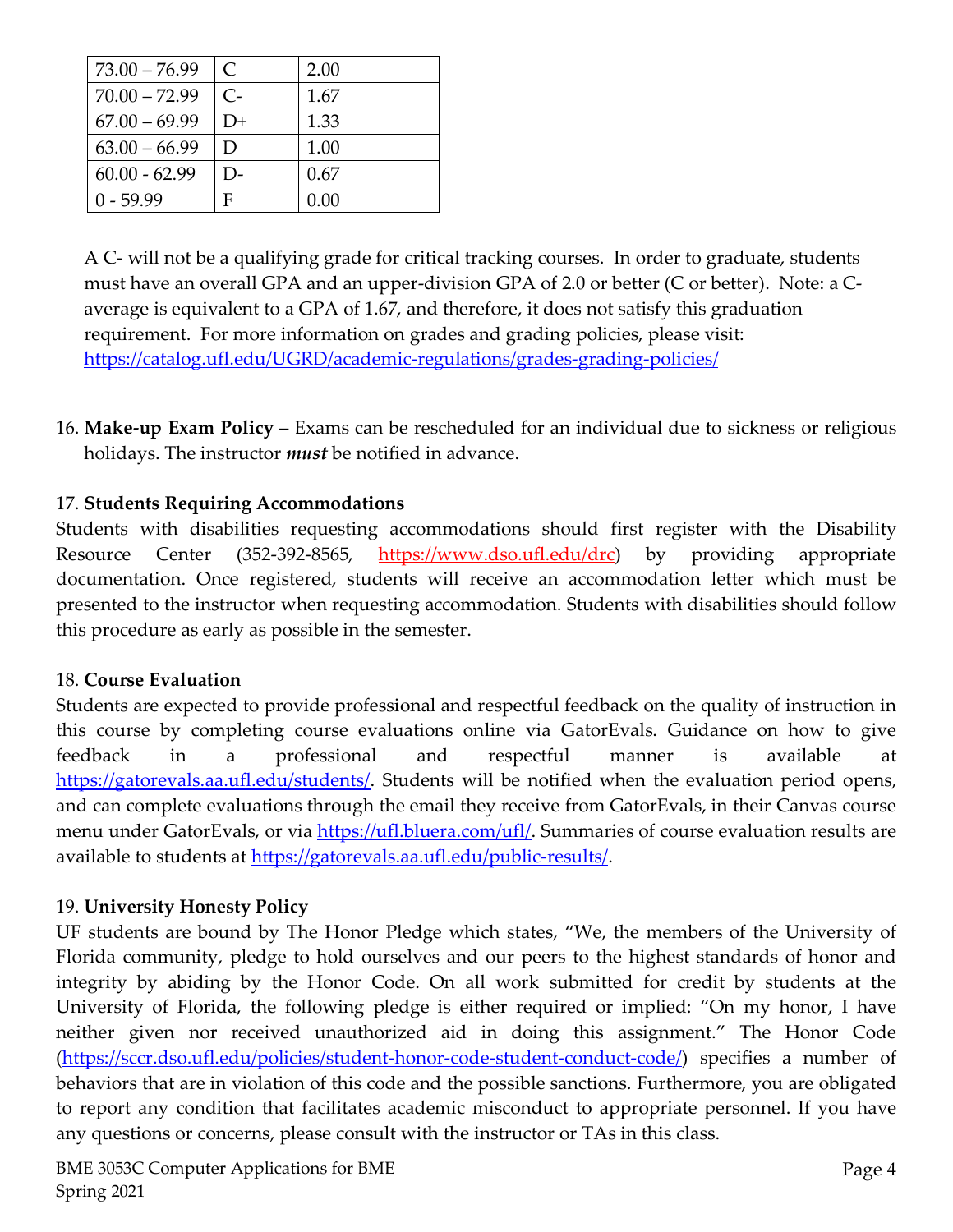#### 20. **Plagiarism**

Plagiarism is a common infraction to the UF Honor Code. If you are confused as to what constitutes plagiarism, see here: [https://guides.uflib.ufl.edu/copyright/plagiarism.](https://guides.uflib.ufl.edu/copyright/plagiarism) Plagiarism on any of your assignments **will be reported to the Dean of Students as a UF Student Honor Code violation.** Also, note that **copying solutions for any assignment, regardless of the source (e.g. other students, pirated website solutions), will be treated as plagiarism.** If you have any questions or concerns, please consult with the instructor in this class. Note that failure to comply with this commitment will result in disciplinary action compliant with the UF Student Honor Code Procedures.

# *21.* **Commitment to a Safe and Inclusive Learning Environment**

The Herbert Wertheim College of Engineering values broad diversity within our community and is committed to individual and group empowerment, inclusion, and the elimination of discrimination. It is expected that every person in this class will treat one another with dignity and respect regardless of gender, sexuality, disability, age, socioeconomic status, ethnicity, race, and culture.

If you feel like your performance in class is being impacted by discrimination or harassment of any kind, please contact your instructor or any of the following:

- Your academic advisor or Graduate Program Coordinator
- Robin Bielling, Director of Human Resources, 352-392-0903, [rbielling@eng.ufl.edu](mailto:rbielling@eng.ufl.edu)
- Curtis Taylor, Associate Dean of Student Affairs, 352-392-2177, [taylor@eng.ufl.edu](mailto:taylor@eng.ufl.edu)
- Toshikazu Nishida, Associate Dean of Academic Affairs, 352-392-0943, [nishida@eng.ufl.edu](mailto:nishida@eng.ufl.edu)

#### *22.* **Software Use**

All faculty, staff, and students of the University are required and expected to obey the laws and legal agreements governing software use. Failure to do so can lead to monetary damages and/or criminal penalties for the individual violator. Because such violations are also against University policies and rules, disciplinary action will be taken as appropriate. We, the members of the University of Florida community, pledge to uphold ourselves and our peers to the highest standards of honesty and integrity.

#### 23. **Student Privacy**

There are federal laws protecting your privacy with regards to grades earned in courses and on individual assignments. For more information, please see: <https://registrar.ufl.edu/ferpa.html>

# 24. **Online Course with Recorded Materials**

Our class sessions may be audio visually recorded for students in the class to refer back and for enrolled students who are unable to attend live. Students who participate with their camera engaged or utilize a profile image are agreeing to have their video or image recorded. If you are unwilling to consent to have your profile or video image recorded, be sure to keep your camera off and do not use a profile image. Likewise, students who un-mute during class and participate orally are agreeing to have their voices recorded. If you are not willing to consent to have your voice recorded during class, you will need to keep your mute button activated and communicate exclusively using the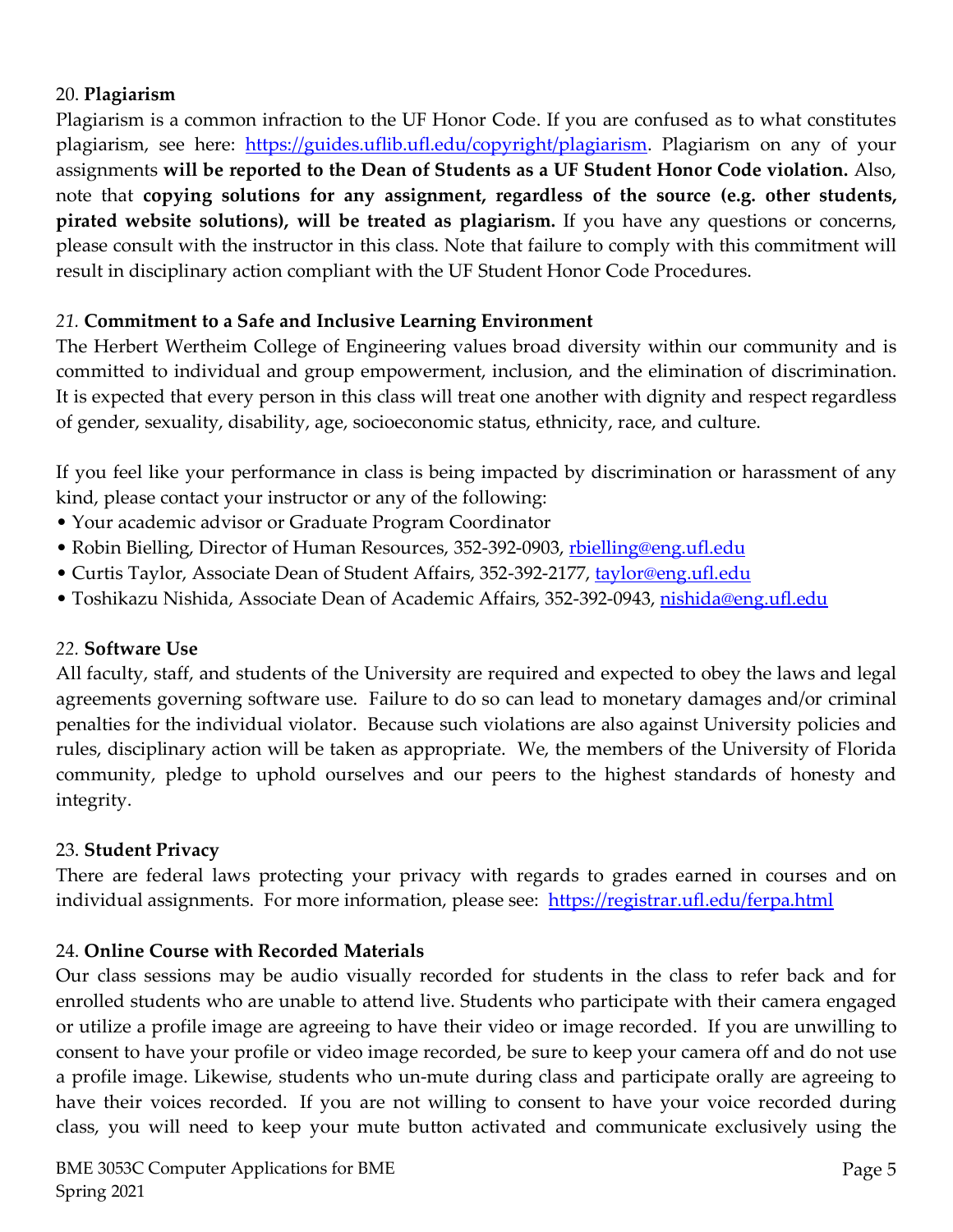"chat" feature, which allows students to type questions and comments live. The chat will not be recorded or shared. As in all courses, unauthorized recording and unauthorized sharing of recorded materials is prohibited.

#### 25. **Campus Resources:**

#### *Health and Wellness*

# **U Matter, We Care:**

Your well-being is important to the University of Florida. The U Matter, We Care initiative is committed to creating a culture of care on our campus by encouraging members of our community to look out for one another and to reach out for help if a member of our community is in need. If you or a friend is in distress, please contact **[umatter@ufl.edu](mailto:umatter@ufl.edu)** so that the U Matter, We Care Team can reach out to the student in distress. A nighttime and weekend crisis counselor is available by phone at 352-392-1575. The U Matter, We Care Team can help connect students to the many other helping resources available including, but not limited to, Victim Advocates, Housing staff, and the Counseling and Wellness Center. Please remember that asking for help is a sign of strength. In case of emergency, call 9-1-1.

**Counseling and Wellness Center:** [http://www.counseling.ufl.edu/cwc,](http://www.counseling.ufl.edu/cwc) and 392-1575; and the University Police Department: 392-1111 or 9-1-1 for emergencies.

# **Sexual Discrimination, Harassment, Assault, or Violence**

If you or a friend has been subjected to sexual discrimination, sexual harassment, sexual assault, or violence contact the **[Office of Title IX Compliance](https://titleix.ufl.edu/)**, located at Yon Hall Room 427, 1908 Stadium Road, (352) 273-1094[, title-ix@ufl.edu](mailto:title-ix@ufl.edu)

# **Sexual Assault Recovery Services (SARS)**

Student Health Care Center, 392-1161.

**University Police Department** at 392-1111 (or 9-1-1 for emergencies), or [http://www.police.ufl.edu/.](http://www.police.ufl.edu/)

#### *Academic Resources*

**E-learning technical suppor***t*, 352-392-4357 (select option 2) or e-mail to Learningsupport@ufl.edu. [https://lss.at.ufl.edu/help.shtml.](https://lss.at.ufl.edu/help.shtml)

**Career Resource Center**, Reitz Union, 392-1601. Career assistance and counseling. [https://www.crc.ufl.edu/.](https://www.crc.ufl.edu/)

**Library Support**, [http://cms.uflib.ufl.edu/ask.](http://cms.uflib.ufl.edu/ask) Various ways to receive assistance with respect to using the libraries or finding resources.

**Teaching Center**, Broward Hall, 392-2010 or 392-6420. General study skills and tutoring.